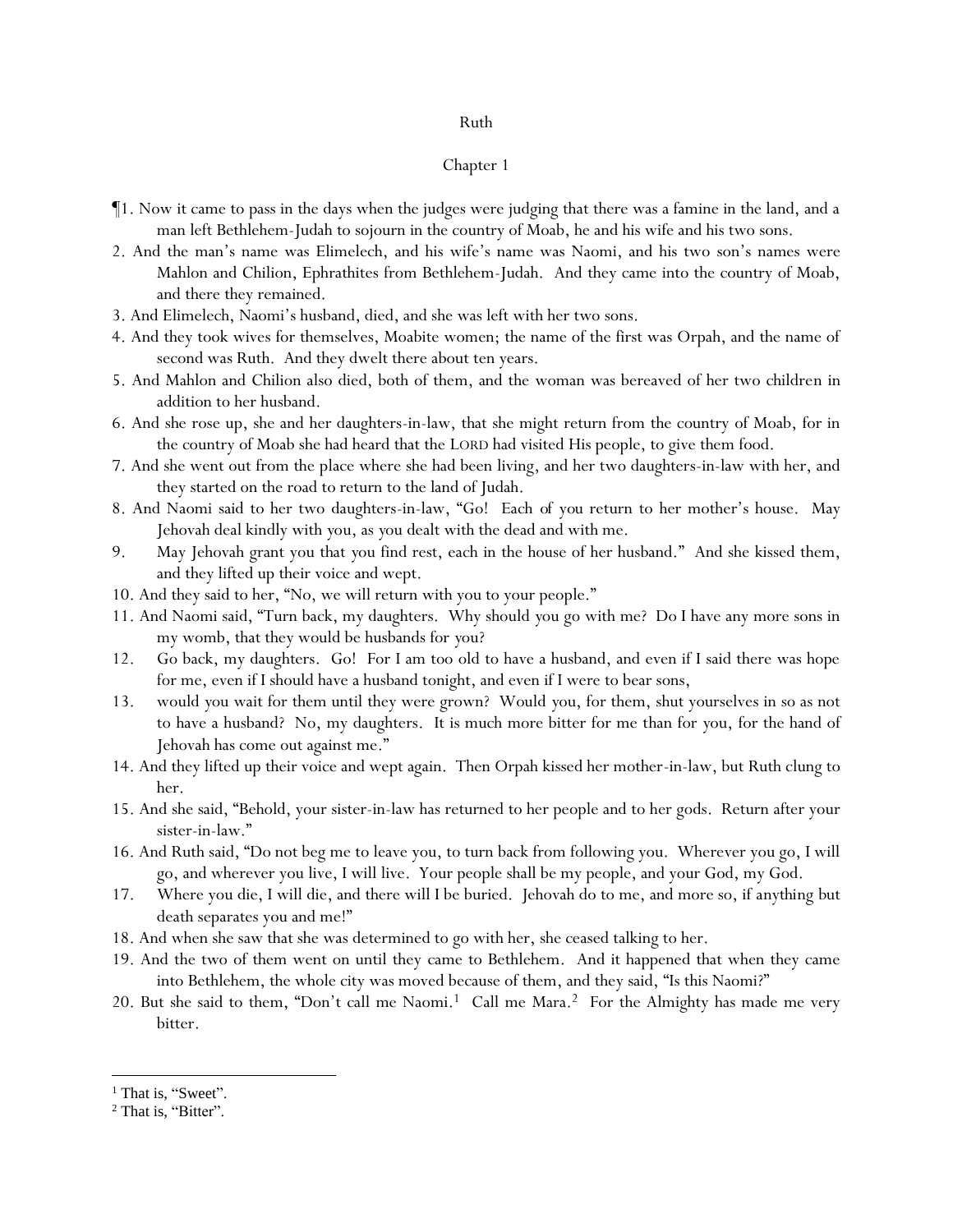- 21. I left full, and Jehovah has brought me back empty. Why do you call me Naomi, since Jehovah has testified against me and the Almighty has done evil to me?"
- 22. So, Naomi returned, and Ruth the Moabitess, her daughter-in-law, the one who came back with her from the country of Moab. And they came to Bethlehem at the beginning of barley harvest.<sup>3</sup>

## Chapter 2

- 1. And Naomi had a kinsman of her husband, a very wealthy man of the family of Elimelech, and his name was Boaz.
- 2. And Ruth the Moabitess said to Naomi, "If you please, I will go to the field and glean ears of grain after someone in whose eyes I may find favor." And she said to her, "Go, my daughter."
- 3. So she went, and came and gleaned in the field after the reapers. And her chance came at a portion of the land belonging to Boaz, who was of the family of Elimelech.
- 4. And, behold, Boaz came from Bethlehem, and he said to the reapers, "Jehovah be with *y*ou!" And they said to him, "Jehovah bless you!"
- 5. Then Boaz said to his young man who was set over the reapers, "To whom does this young woman belong?"
- 6. And the young man who was set over the reapers answered and said, "A young Moabite woman. She is the one who returned with Naomi from the country of Moab.
- 7. And she said, 'Let me glean, please, and after the reapers, I will gather among the sheaves.' And so, she came into *the field*, and she has continued from morning until now, except that she sat at the house a little while."
- 8. And then Boaz said to Ruth, "Do you not hear, my daughter? You are not to glean in another field. Do not leave this one. You are to stay close by my young women.
- 9. *Let* your eyes *be on* the field that they harvest, and go in after them. Have I not commanded the young men not to touch you? When you are thirsty, go to the vessels and drink from what the young men draw."
- 10. And she fell on her face and bowed herself to the ground, and said to him, "How is it that I have found favor in your eyes, that you should pay me any attention  $-I$ , a foreigner?"
- 11. And Boaz answered and said to her, "It has been fully reported to me, all that you have done for your mother-in-law since the death of your husband, that you forsook your father and your mother, and the land of your birth, and came to a people that you did not previously know.
- 12. May Jehovah reward your deed, and may your wages be paid in full by Jehovah, the God of Israel, under whose wing you have come for refuge."
- 13. And she said, "May I find favor in your eyes, my lord, for you have comforted me, and you have spoken kindly to your maidservant, though I am not like any of your maidservants.
- 14. And when it was time to eat, Boaz said to her, "Come over here and eat the bread, and dip your morsel in the vinegar." So she sat alongside the reapers; and he passed *some* parched grain to her, and she ate and was full, and had some left over.
- 15. When she had risen up to glean, Boaz commanded his young men, saying, "Let her glean even among the sheaves, and do not reproach her.
- 16. And make sure that you pull out some grain from the bundles for her and leave them for her to pick up – and do not rebuke her!"
- 17. And she gleaned in the field until evening, and she beat out what she had gleaned, and it was about an  $ephah<sup>4</sup>$  of barley.

<sup>&</sup>lt;sup>3</sup> Barley was harvested in the spring.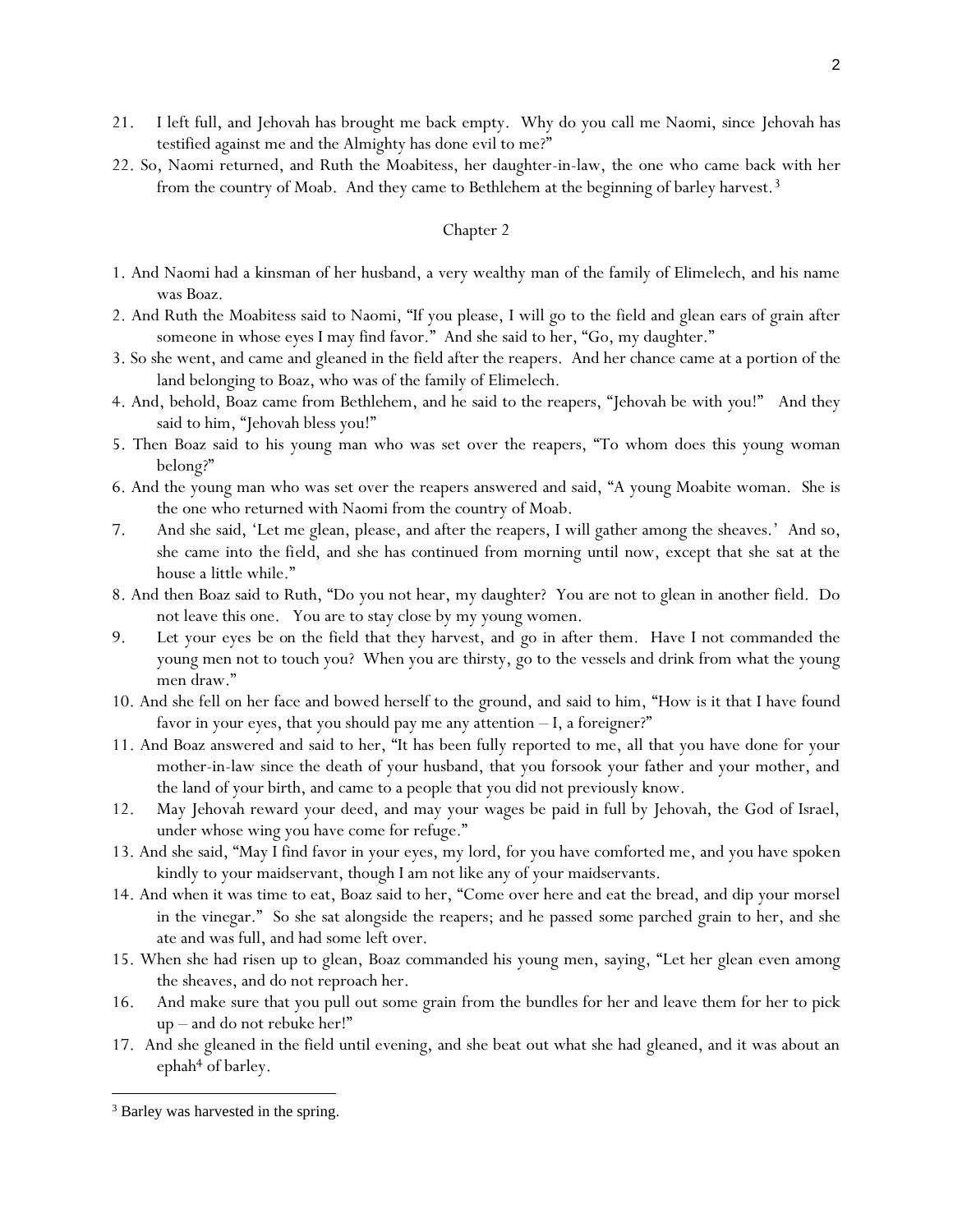- 18. And she took it up and went into the city. And her mother-in-law saw what she had gleaned. And then she brought out and gave her what she had left over after she was full.
- 19. And her mother-in-law said to her, "Where did you glean today?" Where did you work? May he who showed you regard be blessed!" And she told her mother-in-law who she worked with. She said, "The name of the man that I worked with today is Boaz."
- 20. And Naomi said to her daughter-in-law, "Blessed be he of Jehovah, who has not forsaken His lovingkindness to the living or to the dead!" And then Naomi told her, "The man is our near *kinsman*! He is one of our redeemers!"
- 21. And Ruth the Moabitess said, "He even said to me, 'You stay close to my young men until they have completed my entire harvest!'
- 22. And Naomi said to Ruth, her daughter-in-law, "It is good, my daughter, that you are going out with his young women, so that men in another field won't come at you."
- 23. And so, she stayed close to Boaz' young women, to glean until the end of the barley harvest and the wheat harvest. And she dwelt with her mother-in-law.

### Chapter 3

- 1. And Naomi her mother-in-law said to her, "My daughter, am I not seeking security for you, that it may be well with you?
- 2. Isn't Boaz our kinsman now, whose young women you have been with? Behold, he will be winnowing barley at the threshing-floor tonight.
- 3. You bathe, and anoint yourself, and put on your cloak, and go down to the threshing-floor. Do not show yourself to the man until he is finished eating and drinking.
- 4. And let it be that when he lies down, you mark the place where he lies down, and then you go and uncover his feet, and you lie down. And, he will tell you what you are to do."
- 5. And she said to her, "All that you say, I will do."
- 6. And she went down to the threshing-floor and did according to all that her mother-in-law commanded her.
- 7. And Boaz ate and drank, and his heart felt good, and he went in to lie down at the end of pile. And she went in secretly and uncovered his feet and lay down.
- 8. And it came to pass in the middle of the night that the man trembled when he turned himself and behold, a woman was lying at his feet!
- 9. And he said, "Who are you?" And she said, "I am Ruth, your handmaid, and you are to spread your skirt over your handmaid, for you are the redeemer."
- 10. And he said, "May you be blessed of Jehovah, my daughter. You have done well. Your latter kindness is more than the first, in not going after the young men, whether poor or rich.
- 11. So now, do not be afraid, my daughter. All that you say, I will do for you, for everyone at the gate of my people knows that you are a worthy woman.
- 12. Now, it is certainly true that *I am*a kinsman-redeemer; however, there is a redeemer nearer than I.
- 13. Stay *here* tonight, and in the morning, if he will redeem you, fine; he will redeem you. But if he is not pleased to redeem you, as *surely as* Jehovah lives, I will redeem you. Lie down until morning."
- 14. And she lay at his feet until morning, and she arose before anyone could recognize his neighbor. And he said, "Do not let it be known that a woman came to the threshing-floor!"
- 15. And he said, "Bring me the cloak that is on you, and you hold it." And she held it while he measured out six *measures* of barley and then lay it on her. And she went into the city.

<sup>4</sup> An ephah equals about thirty pounds.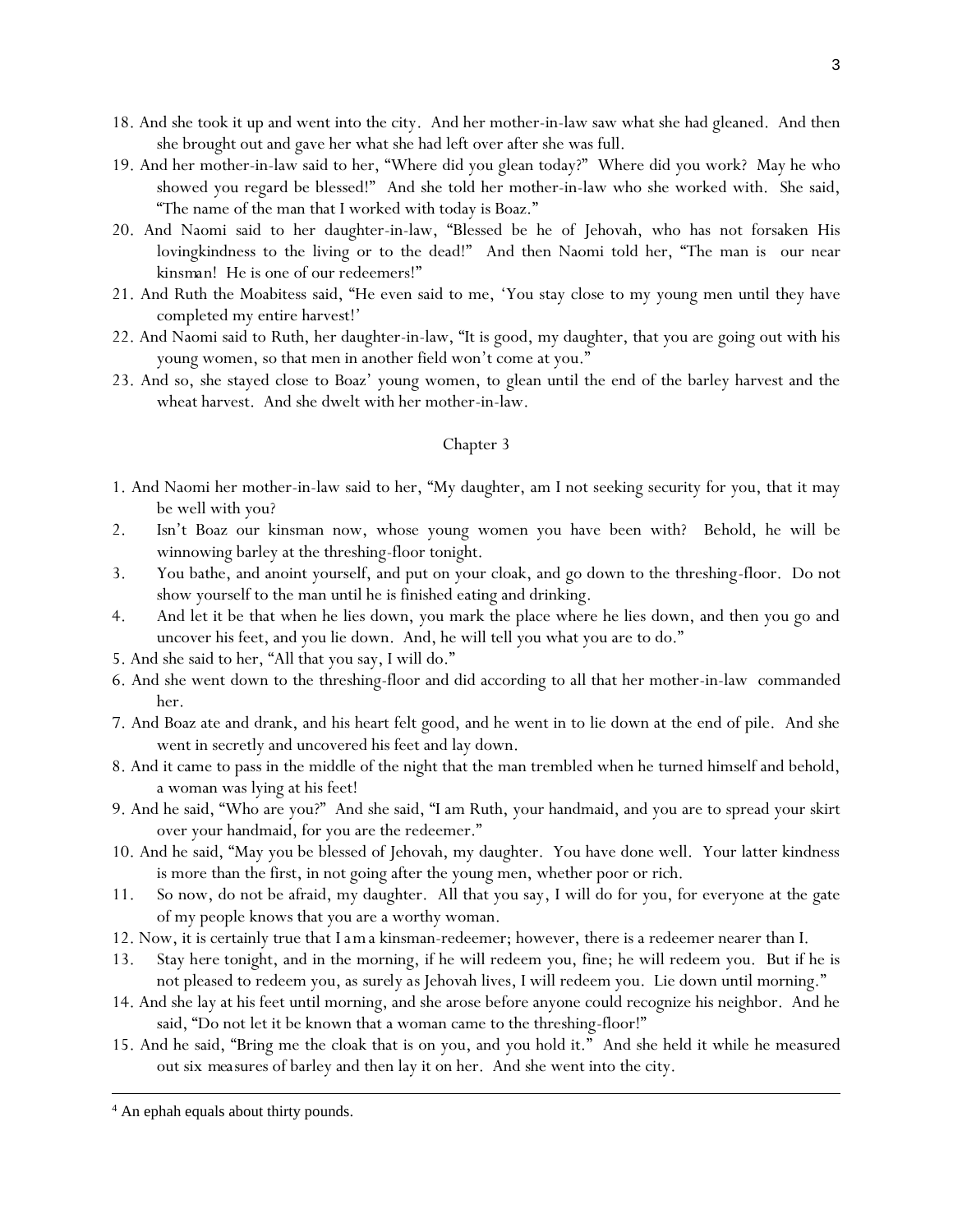- 16. And she came to her mother-in-law, and she said, "Who are you, my daughter?" And then she told her all that the man had done to her.
- 17. She said, "He gave me these six *measures* of barley, for he said, 'You shall not go empty to your mother-in-law."
- 18. And she said, "Sit, my daughter, until you learn how the matter will fall out, for the man will not rest until he finishes with the matter today.

# Chapter 4

- 1. And Boaz went up to the gate and sat there. And behold, the kinsman of whom Boaz had spoken passed by. And he said, "[Such and such], turn in and have a seat." And so, he turned and sat down.
- 2. And he took ten men from among the elders of the city, and said, "Sit down here." And they sat down.
- 3. And he said to the kinsman-redeemer, "Naomi, who has returned from the country of Moab, is selling the portion of the field that belonged to our brother, to Elimelech.
- 4. And I said I would inform you and tell you, before those sitting *here* and elders of my people, to buy *it*. If you will redeem *it*, then redeem *it*. But if you will not redeem *it*, tell me, so that I may know. For there is no one except you to redeem *it*, and I am after you." And he said, "I will redeem *it*."
- 5. Then Boaz said, "On the day you buy the field from the hand of Naomi, you have also bought Ruth the Moabitess, wife of the man who died, to perpetuate the name of the dead for his inheritance."
- 6. And the near-kinsman said, "I cannot redeem it for myself, lest I mar my own inheritance. You take my right to redeem *it* for yourself, for I cannot redeem *it*."
- 7. This used to be the way of redemption and exchange in Israel, to confirm every matter: a man would take off his sandal and give it to his neighbor, and this was the attestation in Israel.
- 8. And the kinsman said to Boaz, "Buy it for yourself." And he pulled off his sandal.
- 9. And then Boaz said to the elders and all the people, "*Y*ou are witnesses today that I have bought from the hand of Naomi all that belonged to Elimelech and all that belonged to Chilion and to Mahlon,
- 10. and also Ruth the Moabitess, wife of Mahlon, have I bought as a wife for myself, to raise up a name for the dead for his inheritance, that the name of the dead not be cut off from among his kinsmen, nor *be cut off* from the gate of his abode. *Y*ou are witnesses today!"
- 11. And all the people who were in the gate and the elders said, "*We are* witnesses. May Jehovah grant that the woman who is coming into your house be as Rachel and Leah, the two who built the house of Israel, and make *her* prosperous in Ephratah and famous in Bethlehem.
- 12. And may your house be as the house of Pharez, whom Tamar bore to Judah, through the seed that Jehovah gives you by this young woman!"
- 13. And Boaz took Ruth, and she became his wife. And he went in to her, and Jehovah granted her conception, and she bore a son.
- 14. And the women said to Naomi, "Blessed be Jehovah, who has not left you without a kinsman this day, and may his name be proclaimed in Israel!
- 15. And may he be for you a restorer of life and a nourisher of your old age, for your daughter-in-law who loves you – she who is better to you than seven sons – has borne him!"
- 16. And Naomi took the baby, and she laid him in her bosom and became his nurse.
- 17. And the neighborhood women gave him a name, saying, "A son is borne for Naomi!" And they called his name Obed<sup>5</sup>. He is the father of Jesse, the father of David.

¶18. These are the generations of Pharez: Pharez fathered Hezron;

<sup>5</sup> Obed means "Worshipper".